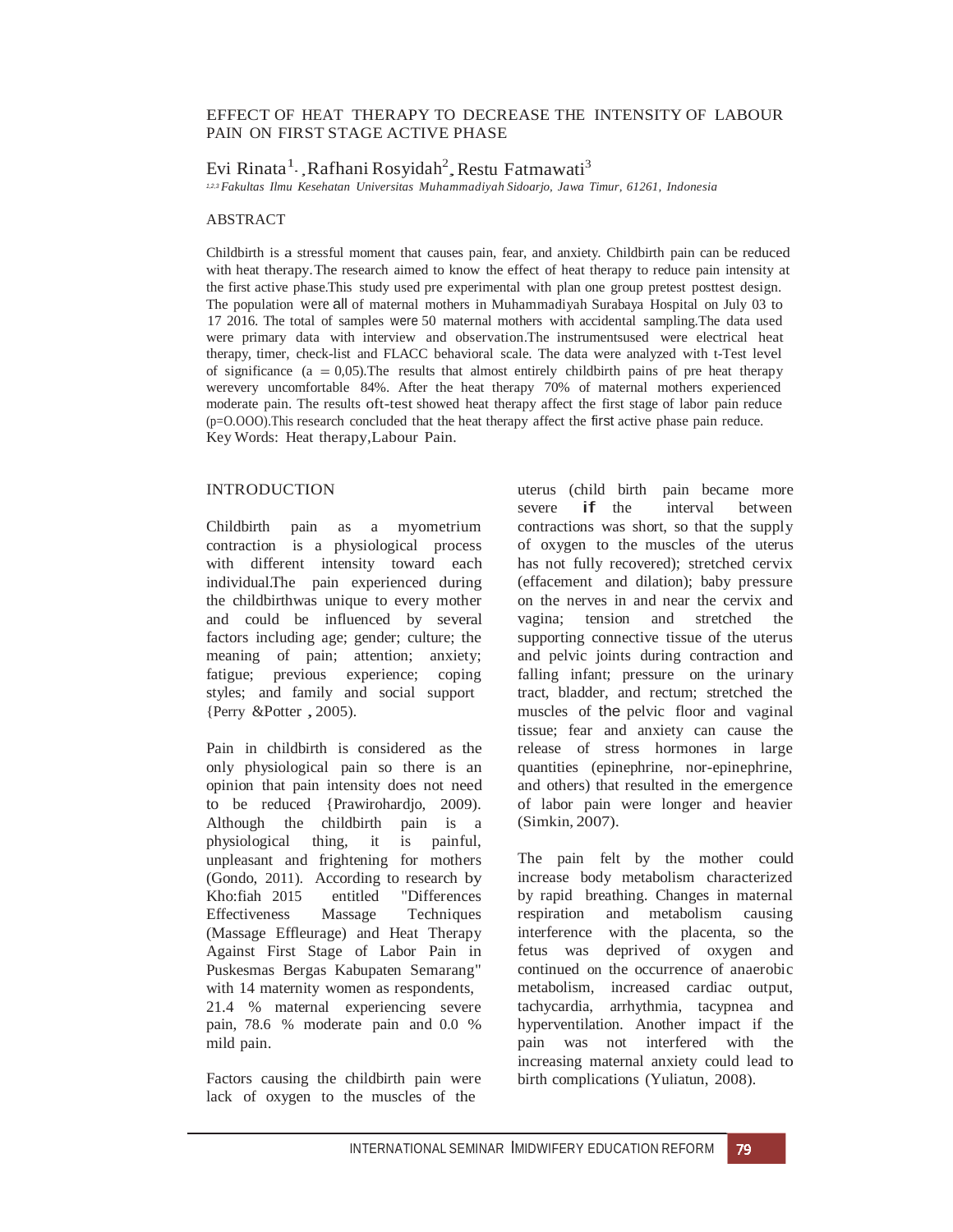Considering that the pain impact was significant enaough for the mothers and babies, there must be an effort to reduce the pain.Various attempts were made to reduce labor pain pharmacological and non-pharmacological. Pharmacological pain control was more effective than the non-pharmacological method, but pharmacological method was more expensive and it potentially effected and harmful for the mothers, fetus, as well as for the progress of the childbirth. Meanwhile, non-pharmacological pain control was inexpensive, simple, effective and without disadvantageous effects and could improve satisfaction during the childbirth because the mother can control the feelings and strength {Maryunani, 2010).

Pharmacological methods of pain management included: analgesia, Intra Thecal Labor Analgesia (ILA), local anesthesia and general anesthesia (Andarmoyo, 2013).Nonpharmacological methods management of childbirth pain were: childbirth companion; regulation of breath and relaxation; water treatment; massage; positioning and mobilization; injection of sterile water; Transcutaneous Electrical Nerve Stimulation (TENS); acupressure; acupuncture; aroma therapy; biofeedback; homeopathy; intervention body and mind; music; reflexology; selfhypnosis; and compress therapy.

Compress therapy could be done with warm and cold compresses. A heat therapywas one of the nonpharmacological methods considered highly effective in reducing pain as it could increase the local temperature of the skin increased circulation to the tissues for metabolism in the body. This could reduce muscle spasms and reduce pain (Yanti, 2010).

According Brown, et. al. (2001) entitled "Women's non-pharmacological Evaluation Methods Used Pain Relief Owing Labor" in North Carolina, United States with 46 respondents of maternity women, heat therapy 44 % are very effective in reducing pain, 56 %

somewhat effective and ineffective 0 %. Although heat therapyis effective in reducing labor painthe use of heat therapy still slightly at 28%.Until now, researchers have not found references research conducted in Indonesia on the use of heat therapy to handle labor pain.

# RESEARCH METHODS

This study used pre experimental design with plan one group pretest posttest design. The population of this study were all of maternal mothers in Muhammadiyah Surabaya Hospital on July 03 to 17, 2016. The total of samples were 50 maternal mothers.The sampling technique used in this study was nonprobability sampling with accidental sampling technique.

Before doing observations, the researcher explained to the mothers about the purpose of the research and asked them to fill out and sign the informed consent sheet Then, the researcher assessed whether the mothers were qualified as respondents or not.If a woman qualified as a respondent, the next step was observing the intensity of pain by using a behavior observation scale (behavioral FLACC scale) pre action.

Maternal mothers were given a heat therapy with electric hot pot on pain points of the first stage active phase of the childbirth between the umbilicus with symphisis, hips, and lower back part of the thoracic <sup>10</sup> , <sup>11</sup> , <sup>12</sup> and lumbar <sup>1</sup> for 10 minutes at each point alternately with mothers position was tilt during heat therapy were given.

After compressing for 30 minutes, the observation was then done to the intensity of pain using a scale observation of behavior (behavioral FLACC scale) post action. The data were analyzed by using computer software through statistical test t-test with significance level ( $a= 0.05$ ).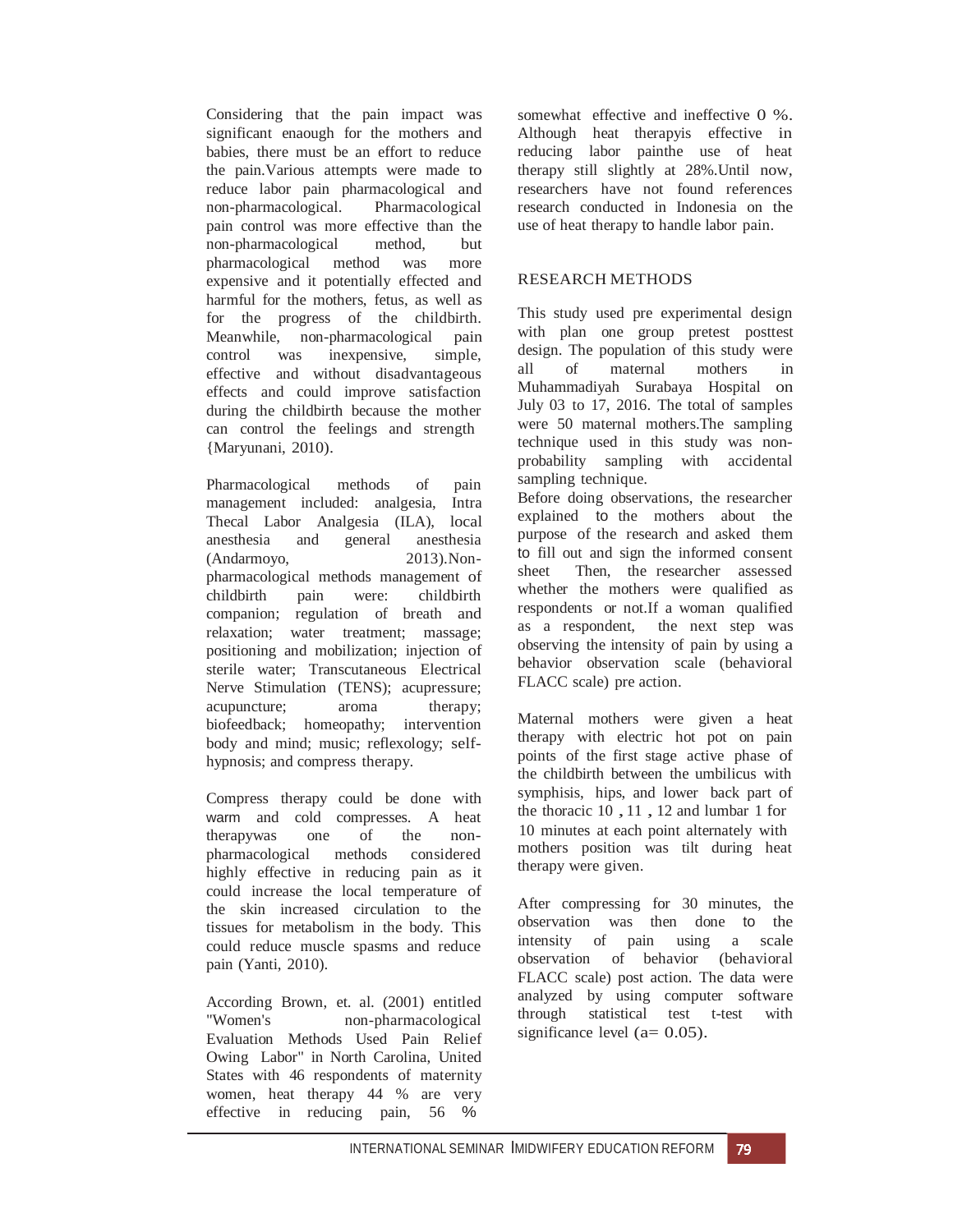### RESULT AND DISCUSSION

Table 1

Pain lntensityPreActionon Maternal Mother at the First Active Phase

| Mean       | $Mean+SD$      |
|------------|----------------|
| Pre action | $7.86 + 1.229$ |

Table 1 showed that the mean of the childbirth pain before getting the heat therapy was 7.86.

#### Tabel2

Pain IntensityPost Actionon Maternal Mother at the First Active Phase

| PaiD MaiD  | $Mean+SD$      |
|------------|----------------|
| PostAetlon | $5.80 + 1.340$ |

Table 2 showed that the mean of the childbirth pain after getting the heat therapywas 5.80.

# Tabel3

Effect of Heat Therapyto Reduce Pain of Maternal Mother at the First Active Phase Pain Intensity

| Pain          | $Mean+$ | 11    | 95%      | p     |
|---------------|---------|-------|----------|-------|
| Childbirth SD |         | mean  | СI       |       |
| Pre           | 7.86:1: |       | $-1.771$ |       |
| action        | 1.229   | 2.060 | $-(-$    | 0.000 |
| Post          | 5.80:1: | :1:   |          |       |
| action        | 1.340   | 1.018 | 2.349)   |       |

Table 3 showed that the childbirth painof pre and post actiondecreased by 2.060. the result *oft-Test* value  $P = 0.000$  which showed thatheat therapy affect the first active phase pain

Pain Intensity PreAction on Maternal Mother at the First Active Phase

The pain experienced by each personwas subjective, individual and various, because the sensitivity or pain threshold was different. The level of significance toward the pain was also different. People who have a high level of significance toward the pain did not feel the pain of small stimulus.Whereas, people who had a low level of

significance toward the pain could feel the pain of small stimulus. According Judha (2012), the average pain intensity of maternal mother at the first active phase with a VAS scale of 6-7 parallel with severe pain intensity on a descriptive scale.

The pain experienced during the childbirth was unique to every mother. It could be affected by several factors including age; gender; culture; the meaning of pain; attention; anxiety; fatigue; previous experience; coping styles; and family and social support (Perry & Potter, 2005).

Based on the results of the study mothers aged less than 20 years felt uncomfortable pain on childbirthprocess.The score was 10 (very high)according to FLACC behavioral scale.This is in accordance with the opinion of Andarmoyo (2013). He stated that the young age tend to be associated with unstable psychological conditions. It caused much worry so that maternity felt more severe toward the pain.Age was also used as one of the factors in detennining the level of significance of the pain. The level of signi:ficancewould increase hand in hand with the age increasing and the understanding of the pain.

In this study, the average pain intensity mothers with parity  $\langle 1 \rangle$  (primigravida) was higher than the intensity of a mother with parity  $>1$  (multigravida). This was reinforced by the opinions of Andarmoyo (2013) the previous delivery would help to overcome the pain. Previous pain experience did not necessarily mean that the individual would receive easier pain in the future. If the individual often experience a series of pain episodes for a long time without recovering the fear, it would arise and vice versa. As a result, clients would be better prepared to undertake the necessary measures for the relief of pain (Perry & Potter, 2005).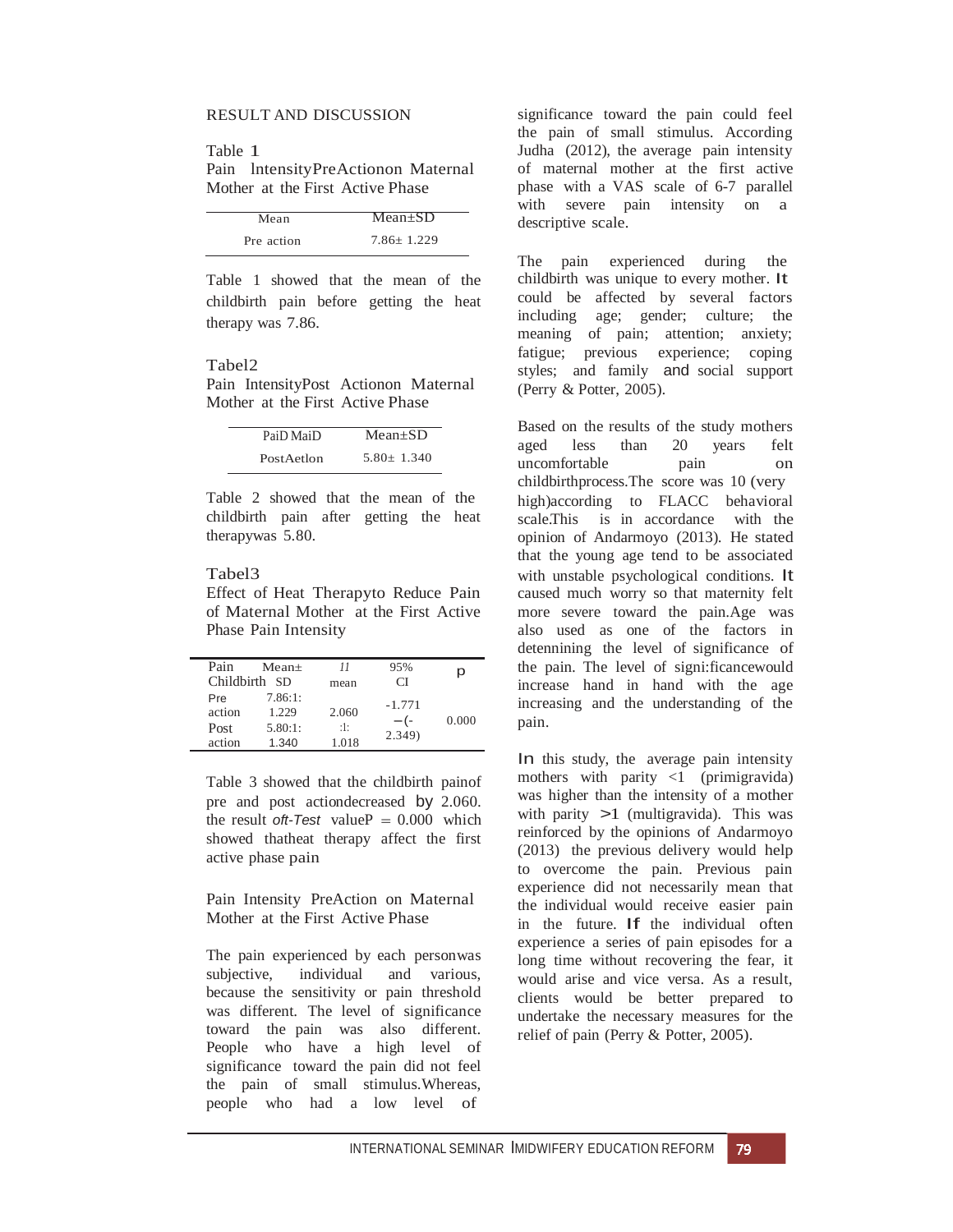Pain Intensity *PostAction* on Maternal Mother at the First Active Phase

The working principle of a heat therapy using pot heat by conduction was where the heat transfer occured from the jar heat into the stomach would enhance blood circulation and reduce muscle tension.It could decrease the pain of maternal women because they experienced uterine contractions and smooth muscle contraction.

The Gate control theory says that stimulating the skin to enable the transmission of sensory nerve fibers Abeta were bigger and faster. This process reduced pain transmission through the fiber C and deta A small diameter.Synapses gate closed pain impulse transmission. The heat therapy would increase blood flow and relieve pain by removing the inflammatory products, such as bradikinin, histamine, prostaglandins that caused local pain. The heatwould stimulate the nerve fibers that closed the gate so that the transmission of pain impulsed to the spinal cord and to the brain was blocked (Simkin, 2005).

There were a few maternal mothers at the first active phase who did not feel the change of the pain intensity. This was due to individual tolerance to pain was different and the intensity of pain would grow higher and more frequently in accordance with the opening of the cervix mothers till the pain could not be transferred to the heat therapy method. According to the research, mothers whose cervics opened 8 em could not decrease the intensity of delivery pain after a heat therapy. 25% of mothers whose cervics opened? em did not feel the decrease pain intensity,and the 75% mothers could feel it but not significant after the heat therapy. Mothers whose cervics opened 6 em, 41.7% felt the pain intensity decrease not significant after getting a heat therapy.

According Andarmoyo (2013), pain intensity was proportional to the strength of contraction and pressure occured. Pain increased when full dilatation of the

cervix due to the infant pressure on pelvic structures followed by straining and tearing of the birth canal. In accordance with the limitations of nonpharmacological pain relief was that not all women who use this method could obtain the desired level of pain (Maryunani, 2010).

Effect of Heat Therapy to Reduce Maternal Mother at the First Active Phase Pain Intensity

Statistical test results in table 3 showed that there were effects of heat therapy to reduce pain intensity of the first active phase of childbirth. Ratnasari (2015) stated that there was effect of a heat therapy to the first stage of labor pain intensity. It was supported by the result of Behmanesh, et. al. (2009) which stated that a heat therapy could reduce the intensity oflabor pain.

In this study, most maternal mothers of the first active phase of childbirthfele painand only a small percentage experiencing moderate pain before the heat therapy. This occured because the uterine muscle contractions caused pain in the waist, abdominal area and spread to the thigh. The intensity of the pain associated with the strength of contraction and the pressure posed. The pain increased with the isometric contractions of the uterus against constraints by the cervix /uterus and perineum. Strong uterine contractions were the causes of strong pain (Andarmoyo, 2013).

Based on the research fmding,after getting a heat therapy, maternal mother at the first active phase experienced significant pain reduction. It was supported by Manurung, et.al.  $(2011)$ , there was an effect of heat therapy to the reduction and prevention of a meaningful increase in labor pain scale. Siregar (2012) showed that there were significant affects of heat therapy giving to reduce pain intensity in first stage active phase maternity. Another study conducted by Brown, et.al. (2001) entitled "Women's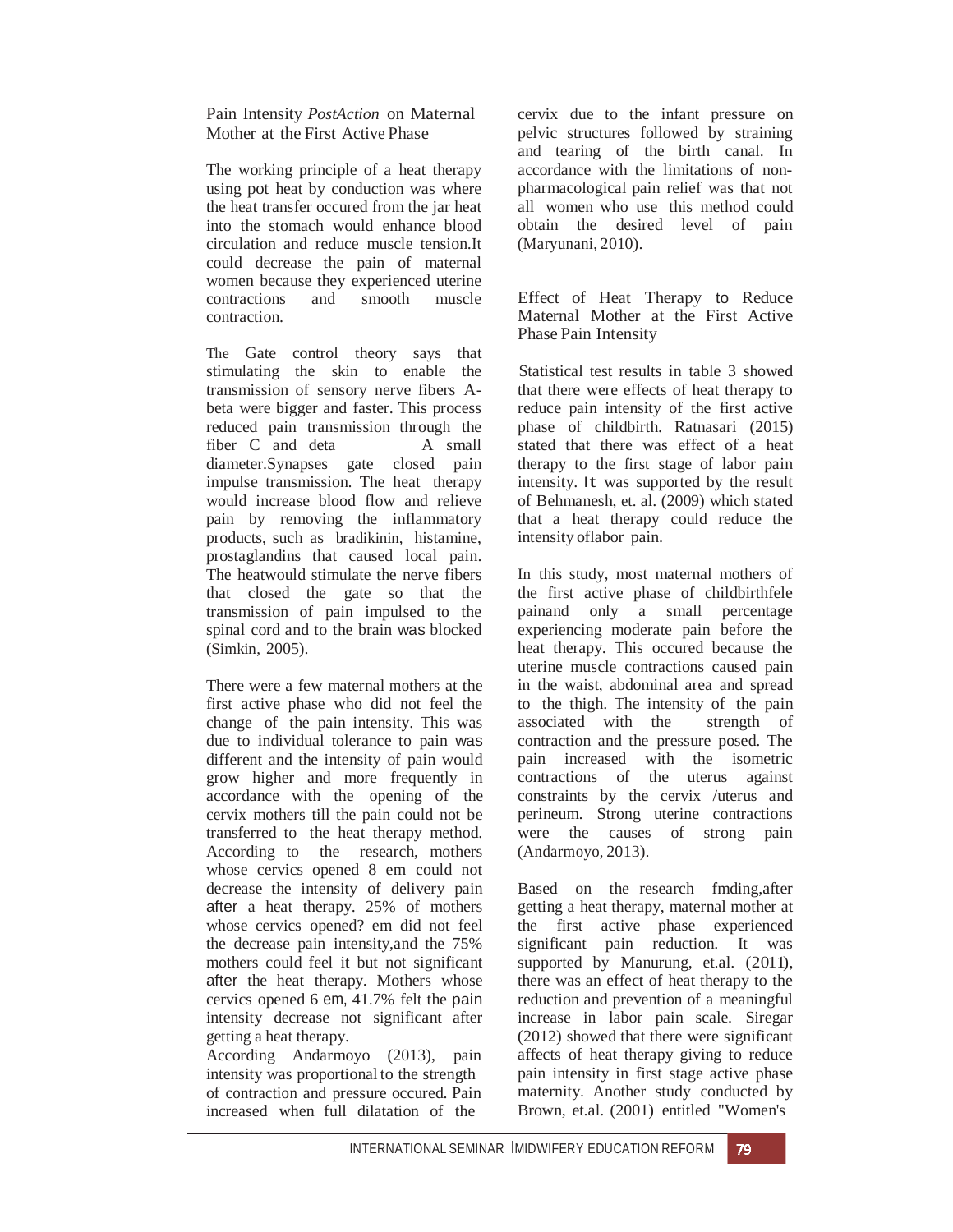Evaluation Non-Pharmacological Pain Relief Methods Used During Labor" in North Carolina, United States with 46 respondents of maternity women,heat therapy 44 % were very effective in reducing pain, 56 % somewhat effective and ineffective 0%.

Heat therapy increased the local temperature, circulation and tissue metabolism. Heat therapy reduced muscle spasms and increased the pain threshold. The heat would stimulate the nerve fibers that close the gate so that the transmission of pain impulses to the spinal cord and brain was blocked (Simkin, 2005).

### CONCLUSION

There were affects of giving heat therapy to reduce first stage active phase of the childbirth pain intensity. This study did not observe the frequency, duration, and intensity of prior treatment, so that in subsequent studies need to be done prior to observations provide measures to reduce labour pain.

# ACKNOWLEDGMENT

The author thanked to the entire academic community of the Faculty of Health Sciences, Universitas Muhammadiyah Sidoarjo, all staffs of Muhammadiyah SurabayaHospital who helped the researcher in completing this research, and all of maternal mothers who became respondents.

### REFERENCE

Andarmoyo, S., &Suharti. 2013*.PersalinanTanpaNyeriBerlebihan.* Yogyakarta: Ar-Ruzz Media.

Behmanesh, F., Pasha, H., & Zeinalzadeh M. 2009. *The Effect of Heat Therapyon Labour Pain Severity and Delivery Outcome in Parturient Women.* Available at:

[https://www.goog1e.co.id/ur1?sa=t&rct=j](http://www.goog1e.co.id/ur1?sa=t&rct=j) &q=&esrc=s&source=web&cd=1&cad=r ja&uact=8&ved=OahUKEwif7rq57YTO

AhVIKY8KHYLkBXgQFggkMAA&url =http%3A%2F%2Fircmj.com%2F294.fu lltext&usg=AFQjCNGUsxd82ZW8okKdxLR2zpbalD-Q. Acces online: 9 November 2015.

Brown, S, T., Douglas, C., & Flood, L, P. 2001. *Women's Evaluation of IntrapartumNonpharmacological Pain Relief Methods Used during Labor.*  Available at : http://www.anatomyfacts.com!Researchl womenseval.pdf. Accesonline: 10 November 2015.

Gondo, H, K.. 2011. *Pendekatan Non Jfarmakolo untukAienguran yeriSaa tPersalinan.*Available at: *[http://www.Kalbemed.com/portals/6/25](http://www.kalbemed.com/portals/6/25_)*\_ *185opinipendekatannonfarmdkologis.pdf.* Accesonline:10 November 2015.

Judha, M., Sudarti.,&Fauziah, A. 2012. *TeoriPengukuranNyeridanNyeriPersalin an.* Yogyakarta:NurhaMedika.

Khofia, N., Choiriyyah, Z., &Mulyasari, I. 2015. *PerbedaanEfektivitasTeknikPijat (Massage Elfleurage) danKompresHangatTerhadapNyeriPersa linan Kala I JfaseAktif di Wilayah KerjaPuskesmasBergasKabupaten*  Semarang.Available at: <http://perpusnwu.web.id/karyailmiah/doc> uments/4149.pdf. AccesOnline:11 November 2015.

Manurung, S., *et al.*2011. *Pengaruh Tehnik Pemberian Kompres Hangat Terhadap Perubahan Skala Nyeri Persalinan Pada Klien Primigravida.*  Available at : *<http://poltekkesjakartal.ac.id/.file/dokume> n/79./URNAL*\_*SURYANI.pdf* Acces online:10 November 2015.

Maryunani, A. 201*O.NyeriDalamPersalinan "Teknikdan Cara Penanganannya* ". Jakarta: TIM.

Potter, P, A., & Perry, A, G. 2005.Buku *Ajar }fundamental Keperawatan: Konsep, Proses danPraktik.* Jakarta: EGC.